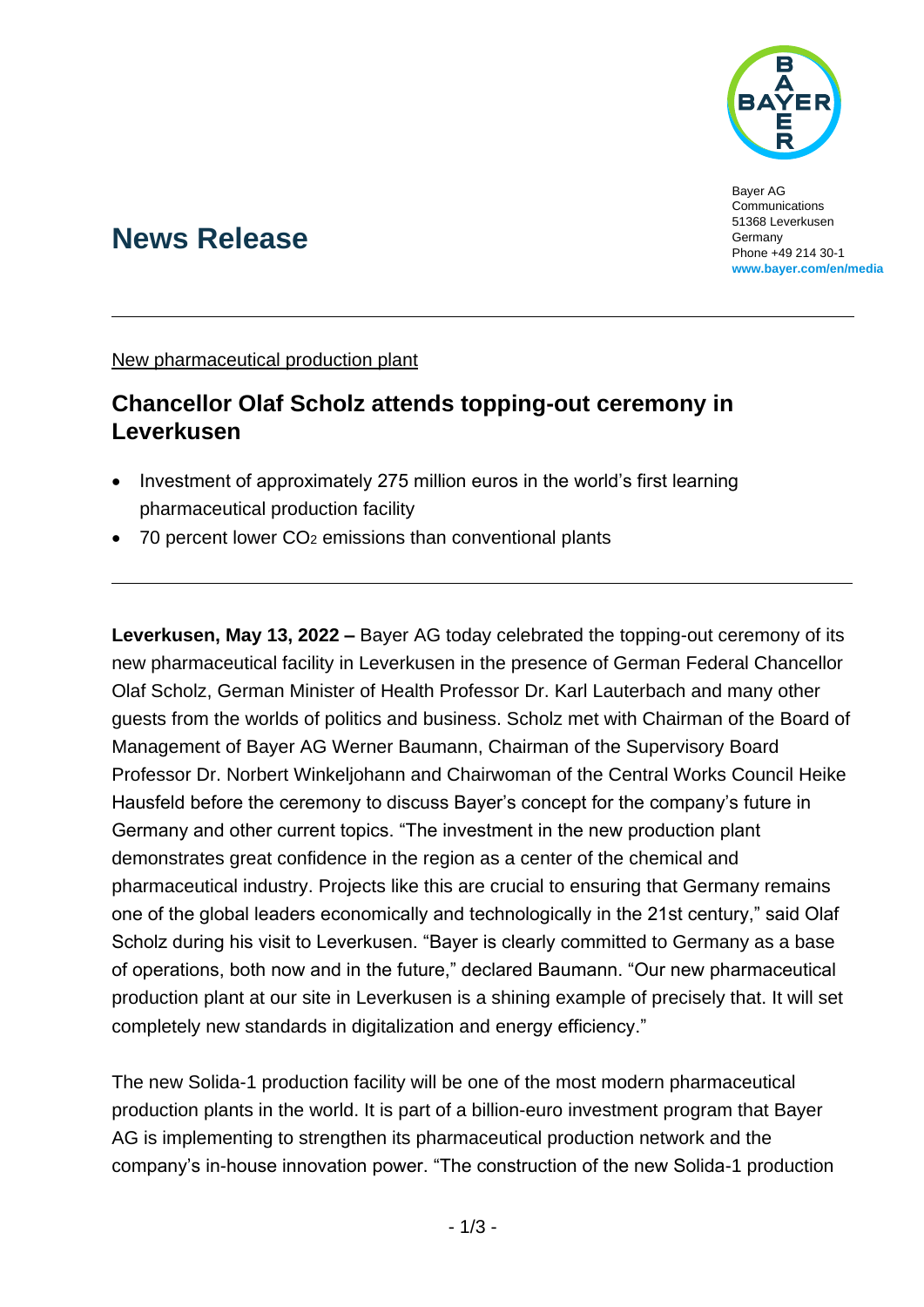plant will help us ensure that the results of scientific research are transformed into products as quickly as possible, thereby making a lasting improvement to patients' lives," said Baumann. The facility will be used to manufacture medicinal products for the treatment of cancer and cardiovascular diseases, for example.

The state-of-the-art plant will be at the heart of the new global Center of Excellence for the production of solid pharmaceutical products at the Leverkusen site. It will not only set standards for efficiency, quality, supply security and sustainability, but will also leverage the advantages of digitalization in a "learning factory" – an environment in which data streams are analyzed using artificial intelligence in order to derive action recommendations.

The construction of the new production facility is both part of Bayer's Pharmaceuticals strategy and an item on the company's sustainability agenda. One important element here is the production focus on support for major future growth areas where Bayer is working to improve the therapeutic options available to patients.

However, the facility also sets new standards in regard to sustainability. Its energy requirements are largely covered by a cutting-edge geothermal plant which reduces CO<sup>2</sup> emissions by 70 percent compared to conventional systems. The modular construction of Solida-1 facilitates extensions to the facility, thus ensuring maximum flexibility to react to future developments in the pharmaceuticals industry.

The single-story facility with a total floor area of approximately 15,000  $m<sup>2</sup>$  is scheduled to be ready for operation in 2024. Some 100 employees will then work in the building. The total investment by Bayer amounts to approximately 275 million euros.

### **About Bayer**

Bayer is a global enterprise with core competencies in the life science fields of health care and nutrition. Its products and services are designed to help people and the planet thrive by supporting efforts to master the major challenges presented by a growing and aging global population. Bayer is committed to driving sustainable development and generating a positive impact with its businesses. At the same time, the Group aims to increase its earning power and create value through innovation and growth. The Bayer brand stands for trust, reliability and quality throughout the world. In fiscal 2021, the Group employed